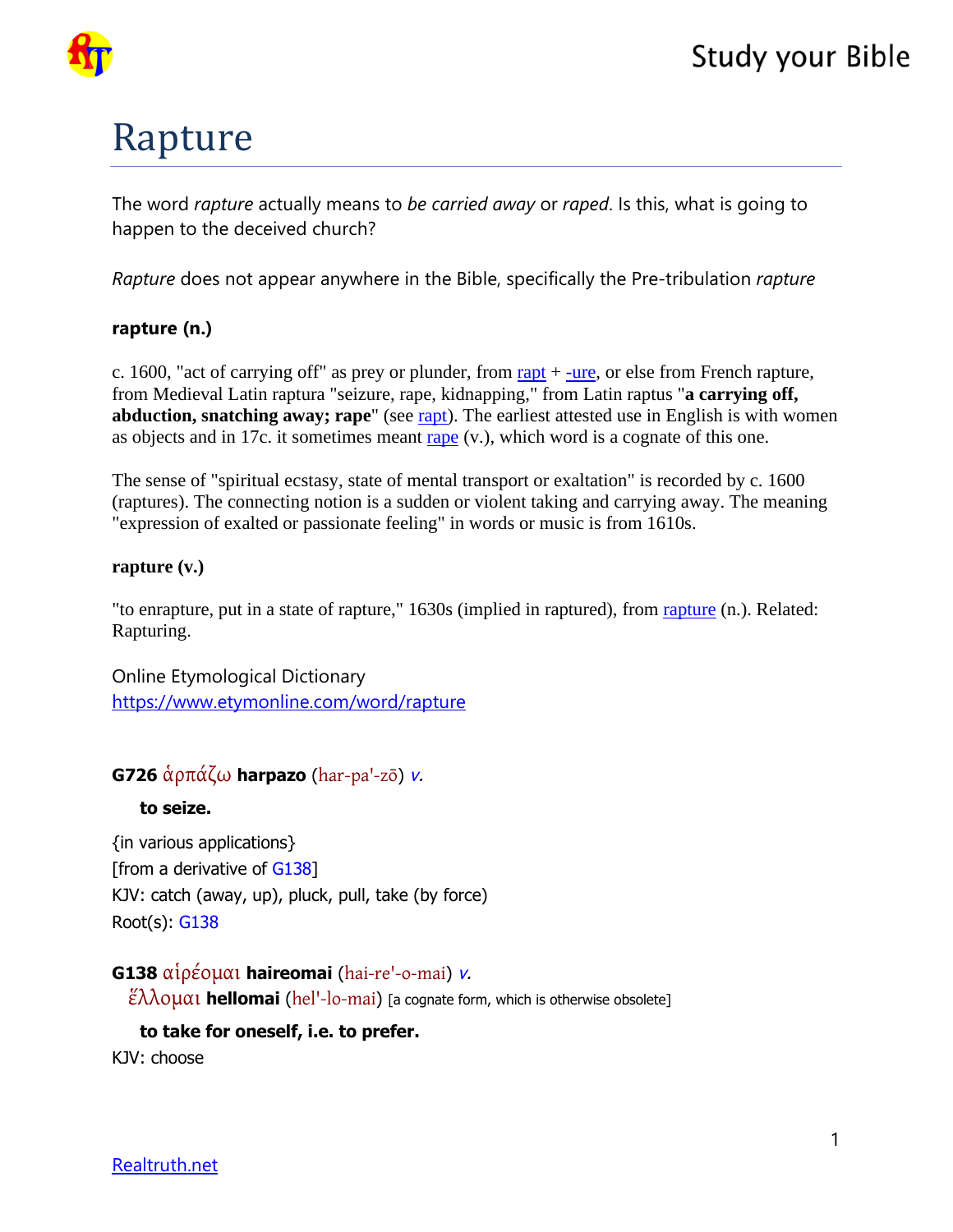#### **Thayers G726**

ἁρπάζω; future ἁρπάσω (Veitch, under the word; cf. Rutherford, New Phryn., p. 407); 1 aorist ἥρπασα; passive, 1 aorist ἡρπασθην; 2 aorist ἡρπαγην (2 Corinthians 12:2, 4; Wis. 4:11; cf. Winers Grammar, 83 (80); (Buttmann, 54 (47); WH's Appendix, p. 170)); 2 future ἁρπαγήσομαι; ((Latinrapio; Curtius, § 331); from Homer down); to seize, carry off by force: τί (Matthew 12:29 not R G (see διαρπάζω)); John 10:12; to seize on, claim for oneself eagerly: τήν βασιλείαν τοῦ Θεοῦ, Matthew 11:12 (Xenophon, an. 6, 5, 18, etc.); to snatch out or away: τί, Matthew 13:19; τί έκ χειρός τίνος, John 10:28f; τινα έκ πυρός, proverbial, to rescue from the danger of destruction, Jude 1:23 (Amos 4:11; Zechariah 3:2); τινα, to seize and carry off speedily, John 6:15; Acts 23:10; used of divine power transferring a person marvellously and swiftly from one place to another, to snatch or catch away: Acts 8:39; passive, πρός τόν Θεόν, Revelation 12:5; followed by ἕως with the genitive of place, 2 Corinthians 12:2; εἰς τόν παράδεισον, 2 Corinthians 12:4; εἰς ἀέρα, 1 Thessalonians 4:17. (Compare: διαρπάζω, συναρπάζω.)

**Matt 11:12** And from the days of John the Baptist until now the kingdom of heaven prophesies violence, and the violent **take it by force**.

**Matt 13:19** When any one hears the word of the kingdom, and understands [*it*] not, then comes the wicked [*one*], and **catches away** that which was sown in his heart. This is he which received seed by the way side.

**John 6:15** When Yahusha therefore perceived that they would come and **take him by force**, to make him a king, he departed again into a mountain himself alone.

**John 10:12** But he that is an hireling, and not the shepherd, whose own the sheep are not, sees the wolf coming, and leaves the sheep, and flees: and the wolf **catches** them, and scatters the sheep.

**John 10:28** And I give unto them eternal life; and they shall never perish, neither **shall any [man] pluck** them out of my hand.

**John 10:29** My Father, which gave [*them*] me, is greater than all; and no [*man*] is able to **pluck [them] out** of my Father's hand.

**Acts 8:39** And when they were come up out of the water, the Spirit of YHWH **caught away** Philip, that the eunuch saw him no more: and he went on his way rejoicing.

**Acts 23:10** And when there arose a great dissension, the chief captain, fearing unless Paul should have been pulled in pieces of them, commanded the soldiers to go down, **and to take him by force** from among them, and to bring [*him*] into the castle.

**2Cor 12:2** I knew a man in the anointed above fourteen years ago, (whether in the body, I cannot tell; or whether out of the body, I cannot tell: YHWH knows;) such an one **caught up** to the third heaven.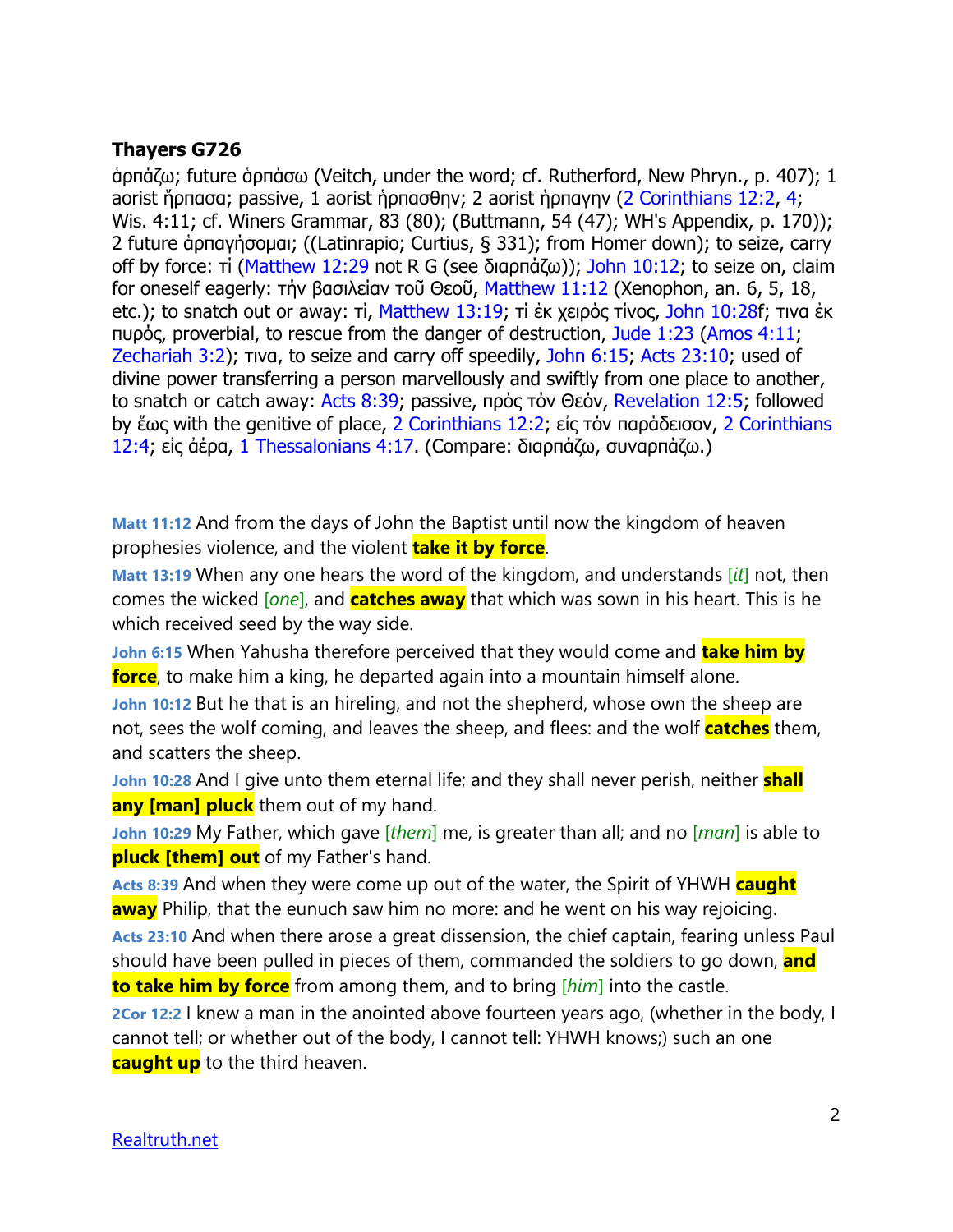

**2Cor 12:4** How that **he was caught up** into paradise, and heard unspeakable words, which it is not lawful for a man to utter.

**1Thess 4:17** Then we which are alive [*and*] remain **shall be caught up** together with them in the clouds, to meet Yahusha in the air: and so shall we ever be with the Master. **Jude 1:23** And others save with fear, **pulling** [*them*] out of the fire; hating even the garment spotted by the flesh.

**Rev 12:5** And she brought forth a man child, who was to rule all nations with a rod of iron: and her child **was caught up** unto YHWH, and [*to*] his throne.

# **No Pretribulation Rapture**

Yahusha was very clear the *first resurrection* was AFTER the great tribulation. It is the *last trumpet* and Paul confirms his belief in Yahusha's words as he writes to the Corinthians and the Thessalonians. The *resurrection* is at the *last trump*, and this is AFTER the great tribulation at the APPEARING of Yahusha. Nothing here speaks of a secret or unannounced resurrection.

**Matt 24:14** And **this gospel of the kingdom shall be preached in all the world** for a witness unto all nations; and then shall the end come. **(THIS HAS BEEN COMPLETED) Matt 24:15** When you therefore shall see the abomination of desolation, spoken of by Daniel the prophet, stand in the holy place, (whoso reads, let him understand:) **Matt 24:16** Then let them which be in Judaea flee into the mountains:

**Matt 24:17** Let him which is on the housetop not come down to take anything out of his house:

**Matt 24:18** Neither let him which is in the field return back to take his clothes.

**Matt 24:19** And woe unto them that are with child, and to them that give suck in those days!

**Matt 24:20** But pray you that your flight be not in the winter, neither on the sabbath day:

**Matt 24:21 For then shall be great tribulation**, **such as was not since the beginning** 

### **of the world to this time, no, nor ever shall be**.

**Matt 24:22** And except those days should be shortened, there should no flesh be saved: but for the elect's sake those days shall be shortened.

**Matt 24:23** Then if any man shall say unto you, Lo, here [*is*] the anointed, or there; believe [*it*] not.

**Matt 24:24** For there shall arise false anointed ones, and false prophets, and shall show great signs and wonders; insomuch that, if [*it were*] possible, they shall deceive the very elect.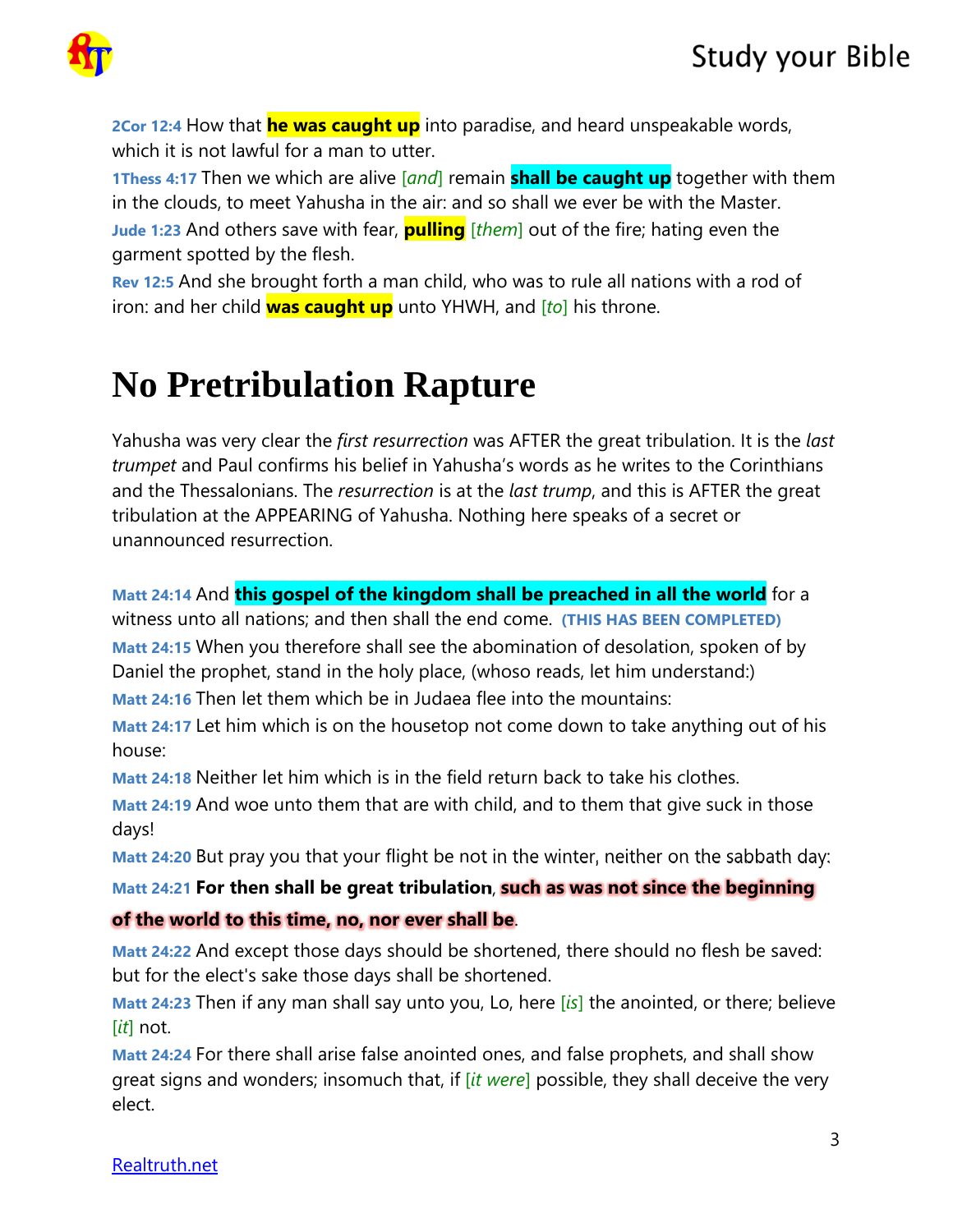### Matt 24:25 **Behold, I have told you before.**

**Matt 24:26** Wherefore if they shall say unto you, Behold, he is in the desert; go not forth: behold, [*he is*] in the secret chambers; believe [*it*] not.

#### Matt 24:27 For as the lightning comes out of the east, and shines even unto the west; so shall also the coming of the Son of man be.

**Matt 24:28** For wheresoever the carcase is, there will the eagles be gathered together.

**Matt 24:29 Immediately after the tribulation of those days shall the sun be** darkened, and the moon shall not give her light, and the stars shall fall from heaven, and the powers of the heavens shall be shaken:

**Matt 24:30** And then shall appear the sign of the Son of man in heaven: and then shall all the tribes of the earth mourn, and they shall see the Son of man coming in the clouds of heaven with power and great glory.

**Mark 13:23** But take you heed: behold, I have foretold you all things.

**Mark 13:24 But in those days, after that tribulation**, the sun shall be darkened, and the moon shall not give her light,

**Mark 13:25** And the stars of heaven shall fall, and the powers that are in heaven shall be shaken.

**Mark 13:26** And then shall they see the Son of man coming in the clouds with great power and glory.

#### **The First Resurrection**

**Matt 24:31 And he shall send his angels with a great sound of a trumpet, and they** shall gather together his elect from the four winds, from one end of heaven to the **other.**

Mark 13:27 And then shall he send his angels, and shall gather together his elect **from the four winds, from the uttermost part of the earth to the uttermost part of heaven.**

**1Cor 15:50** Now this I say, brethren, that flesh and blood cannot inherit the kingdom of YHWH; neither does corruption inherit incorruption.

**1Cor 15:51** Behold, I show you a mystery; **We shall not all sleep, but we shall all be changed,**

**1Cor 15:52 In a moment, in the twinkling of an eye, at the last trump: for the trumpet shall sound,** and the dead shall be raised incorruptible, and we shall be **changed.**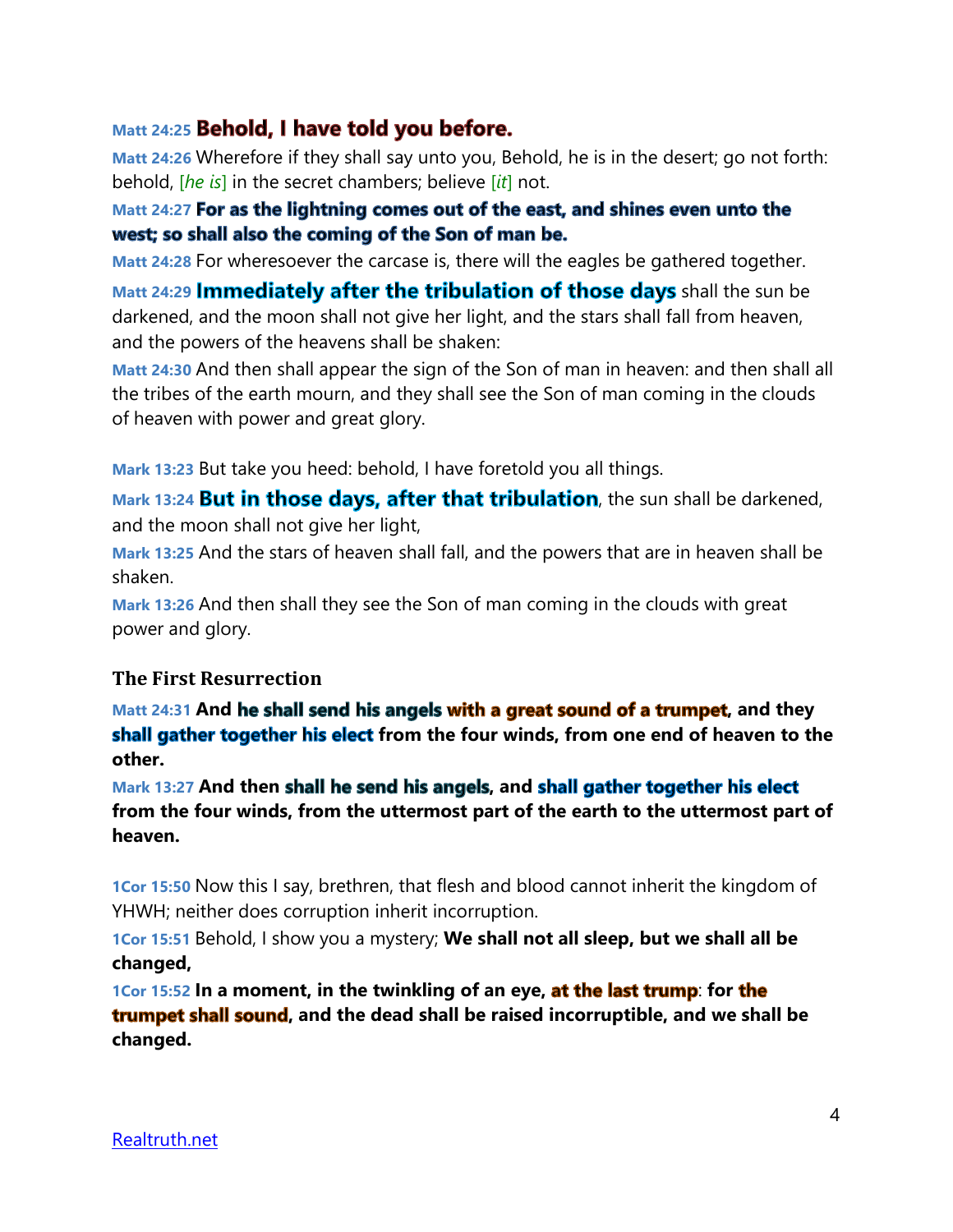

**1Cor 15:53** For this corruptible must put on incorruption, and this mortal [*must*] put on immortality.

**1Cor 15:54** So when this corruptible shall have put on incorruption, and this mortal shall have put on immortality, then shall be brought to pass the saying that is written, **Death is swallowed up in victory.**

**1Thess 4:15** For this we say unto you by the word of YHWH, that we which are alive [*and*] remain unto the coming of Yahusha shall not prevent them which are asleep.

**1Thess 4:16 For Yahusha himself shall descend from heaven with a shout**, with the voice of the archangel, and **with the trump of YHWH**: and the dead in the anointed **shall rise first:**

**1Thess 4:17 Then we which are alive [***and***] remain shall be caught up together with them in the clouds, to meet Yahusha in the air**: and so shall we ever be with the **Master** 

**1Thess 4:18** Wherefore comfort one another with these words.

### **No Scriptural Proof**

There is no scriptural proof that these following verses in 2 Thessalonians are referring to the church, that belief is only a fable or philosophized into the text. If one compares line upon line and precept upon precept you will find that it is very possible the one *who lets* is the angel with the key to the bottomless pit. When he opens the pit Abaddon/Apollyon is released. This *beast/wicked one* will be revealed.

**2Thess 2:6** And **now you know what withholds** that he might be revealed in his time. **2Thess 2:7** For the mystery of iniquity does already work: **only he who now lets** [*will let*], **until he be taken out of the way. This Is not the church.** 

**2Thess 2:8** And then shall that Wicked be revealed, whom Master shall consume with the spirit of his mouth, and shall destroy with the brightness of his coming:

**Rev 9:1** And the fifth angel sounded, and I saw a star fall from heaven unto the earth: and **to him was given the key of the bottomless pit**.

**Rev 9:2** And he opened the bottomless pit; and there arose a smoke out of the pit, as the smoke of a great furnace; and the sun and the air were darkened by reason of the smoke of the pit.

**Rev 9:11** And **they had a king over them**, [*which is*] the angel of the bottomless pit, whose name in the Hebrew tongue [*is*] Abaddon, but in the Greek tongue has [*his*] name Apollyon.